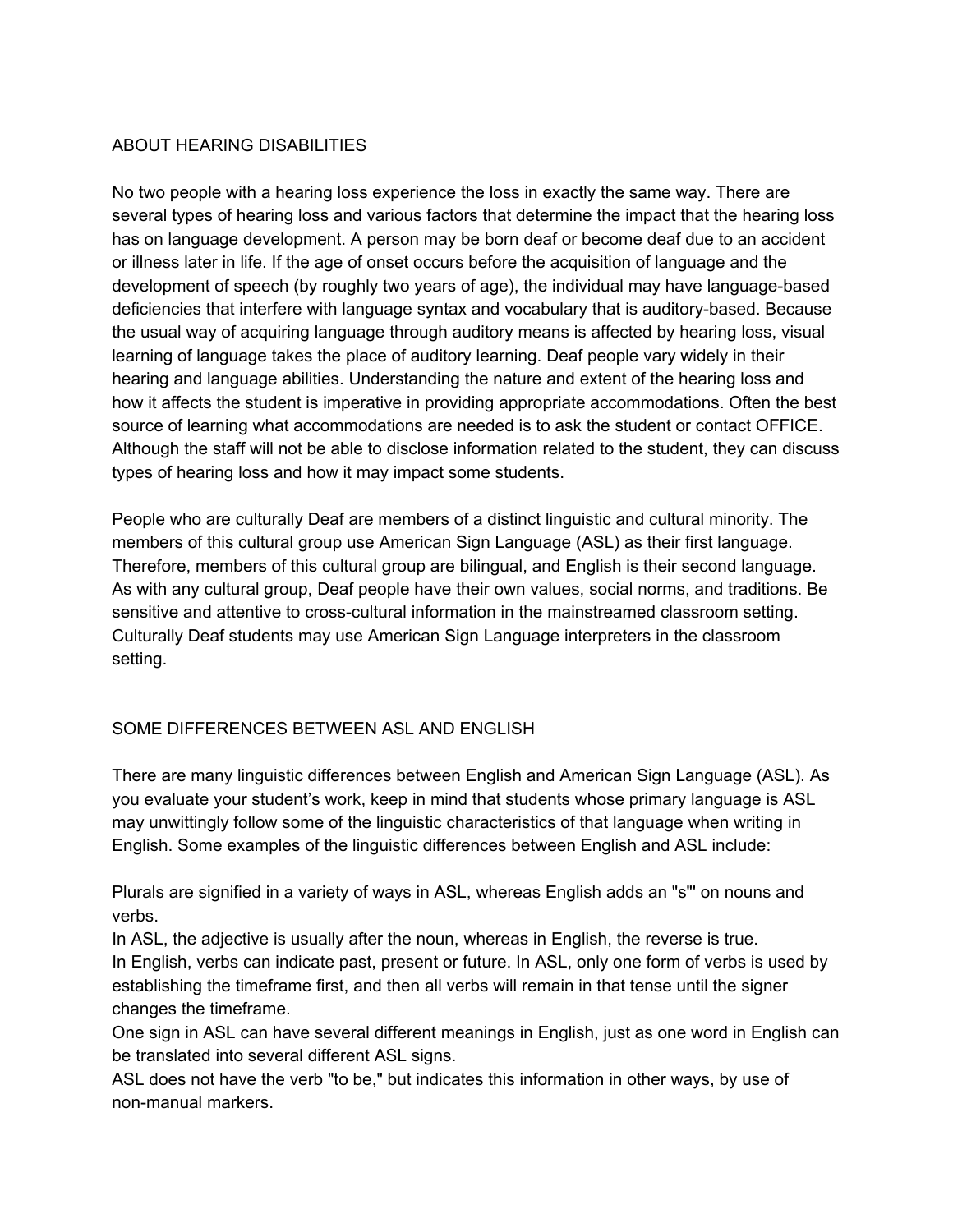#### COMMUNICATING WITH DEAF STUDENTS

Deaf students use a variety of techniques when communicating with others. For example, some students may wear hearing aids and use them in combination with their speechreading skills to access information. It is important to note that even the most highly skilled speech readers usually comprehend only 30% of what is said, and fill in the rest with contextual cues. Students who rely on speechreading frequently miss comments from other class members and have difficulty understanding instructors who cover their lips, face the chalkboard, move around the classroom, or have facial hair.

People who use hearing aids usually do not hear sounds as others do. Hearing aids amplify all sounds including background noises such as loud air conditioners, hissing fluorescent light fixtures, and traffic noise. This can be overwhelming to the hearing aid user. Sometimes people use hearing aids only to detect environmental cues because speech is perceived as jumbled and disjointed.

A cochlear implant is very different from a hearing aid. A cochlear implant is a small, complex electronic device that is surgically implanted to provide a sense of sounds to a person with a hearing loss. Cochlear implants bypass damaged portions of the ear and directly stimulate the auditory nerve. Signals generated by the implant are sent by way of the auditory nerve to the brain, which recognizes the signals as sound. The implant consists of an external portion that sits behind the ear and a second portion that is surgically placed under the skin. Hearing through a cochlear implant is different from normal hearing and takes time to learn or relearn. However, it allows many people to recognize warning signals or understand other sounds in the environment, and can sometimes assist in understanding conversations with others.

Often deaf students require assistance in order to communicate effectively with faculty. For students who utilize sign language as a means to communicate, an interpreter may be necessary to convey spoken speech to the deaf student. Some students, primarily those who do not use sign language, will use speech-to-text services to display the spoken words in text format. These services include C-Print®, TypeWell®, and communication access real-time translation (CART) or similar systems. With the advent of new technology, some postsecondary institutions are turning to remote services to save on costs or even find a service provider for rural areas which may not always have them readily available.

In addition, there are other options students may use such as Cued Speech or oral Interpreting. Cued Speech is a visual mode of communication that uses different handshapes and placements in combination with the mouth movements to make the phonemes of language look different from each other. Oral interpreters facilitate spoken communication and use speech and speechreading as their primary mode of communication. The oral interpreter silently mouths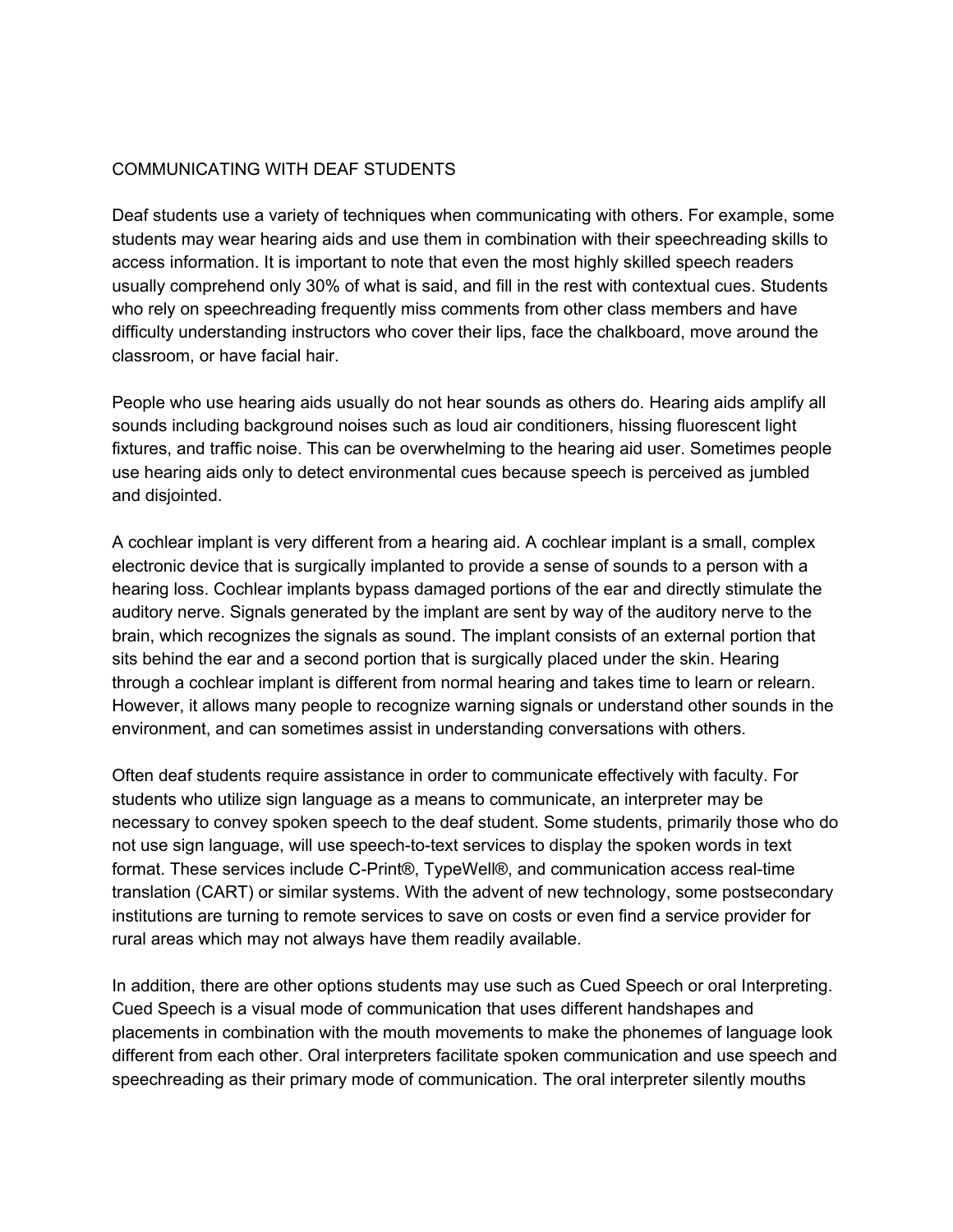sentences to the deaf person and may change words or phrases, as needed, to ones that are easier to speechread.

During lectures, some deaf students may need to have the instructor's speech amplified by an assistive listening device (ALD). This requires the instructor to wear a small wireless microphone that is compatible with the student's hearing aids. The assistive listening device is usually provided to the student through OFFICE. Other students may need to audiotape lectures so that they can play the tape back at a higher volume. Most deaf students will likely need note-taking services as it is difficult to focus on the interpreter and/or the instructor while simultaneously taking notes. Deaf students may receive information using a combination of methods, such as through an assistive listing device and speech-to-text transcription, or through an interpreter and a classroom note taker.

Telephone communication for deaf students is no longer an obstacle. Most deaf individuals have access to a video phone which allows them to utilize a Video Relay System (VRS) to make calls. Video relay calls are placed over a high-speed internet connection through a videophone connected to a TV monitor or through a personal computer with a web camera. The deaf user sees an ASL interpreter on the monitor and signs to the interpreter, who then calls the hearing user via a standard phone line and relays the conversation between them. Hearing callers also may initiate a VRS call by calling the student's 10-digit number. The Video Interpreter (VI) will answer and inform you of their number and then place the call for you. Training for those who are interested in using VRS is available through OFFICE.

Telecommunications Relay Service, also known as TRS, Relay Service, or IP-Relay is an operator service that allows deaf people to place calls to standard telephone users via a keyboard or assistive device. Originally, relay services were designed to be connected through a TTY (TDD) or another assistive telephone device. Services have gradually expanded to include almost any generic connected device such as a personal computer, laptop, mobile phone, PDA, or other devices. Voice callers can now access the service with a universal number: 711. After dialing 711, the caller will hear instructions necessary to reach a deaf caller.

Training using relay is available through OFFICE. When contacting deaf students, faculty may choose to use either a relay or a video relay service. Both make it possible for instructors in postsecondary settings to contact deaf students regarding any class changes or cancellations. These students also can use the service to contact instructors when necessary. Email is also an effective way to communicate with deaf students, as is instant messaging.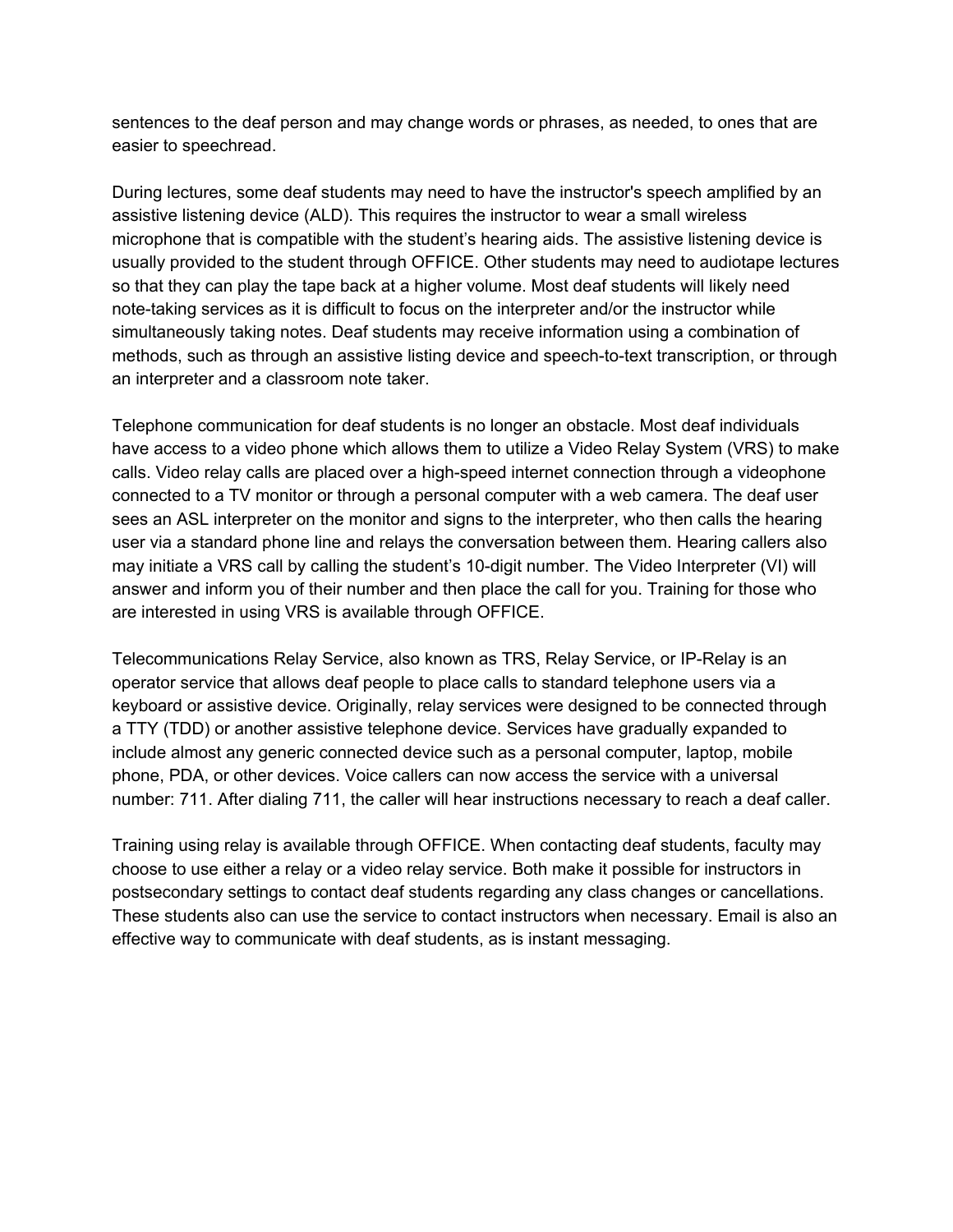## RESPONSIBILITIES OF FACULTY

Cooperate with Access Services to provide authorized accommodations and support services in a fair and timely manner.

Meet with the deaf student, when necessary, to discuss access services and accommodations. If needed, contact Access Services to arrange for an interpreter prior to conferencing with the student.

Provide reasonable accommodations based on authorized recommendations by Access Services.

The student's documentation of his or her disability is confidential information, so it cannot be shared with anyone outside of Access Services, including faculty or other staff. It is permissible to ask the student how the learning process is occurring. Having the student describe how he or she learns best might be helpful.

Arrange with the student the needed accommodations in class.

Expect the student to be responsible for the same course content as all the other students in the class.

# RESPONSIBILITIES OF STUDENTS

Self-identify to Access Services and provide documentation of disability as early in the advisement period as possible.

Request accommodations for disability services.

Consult with Access Services to determine specific accommodation needs.

Meet with faculty member, when necessary, to discuss accommodations.

Maintain the same responsibility for academic standards, attendance, participation and behavior as is required of all students.

Give timely notification of any needs for reasonable accommodations, i.e.: interpreter or note taker, for special events such as field trips, extra class sessions.

Notify Access Services if expected to be absent from class or when schedule changes are announced. The interpreter, note taker, and speech-to-text provider are not a substitute for class attendance, nor are they responsible for student's missed classroom time.

(Add specific policies from INSTITUTION that affect a student's attendance and punctuality when using these accommodations.)

Self-advocate appropriately through Access Services for classroom/campus support.

## CREATING AN ACCESSIBLE LEARNING ENVIRONMENT

Sign language interpreters and speech-to-text providers are essential components of communication access in a classroom. Although there are some strategies that are unique to each profession, the guidelines listed below can promote effective communication, no matter what service is provided.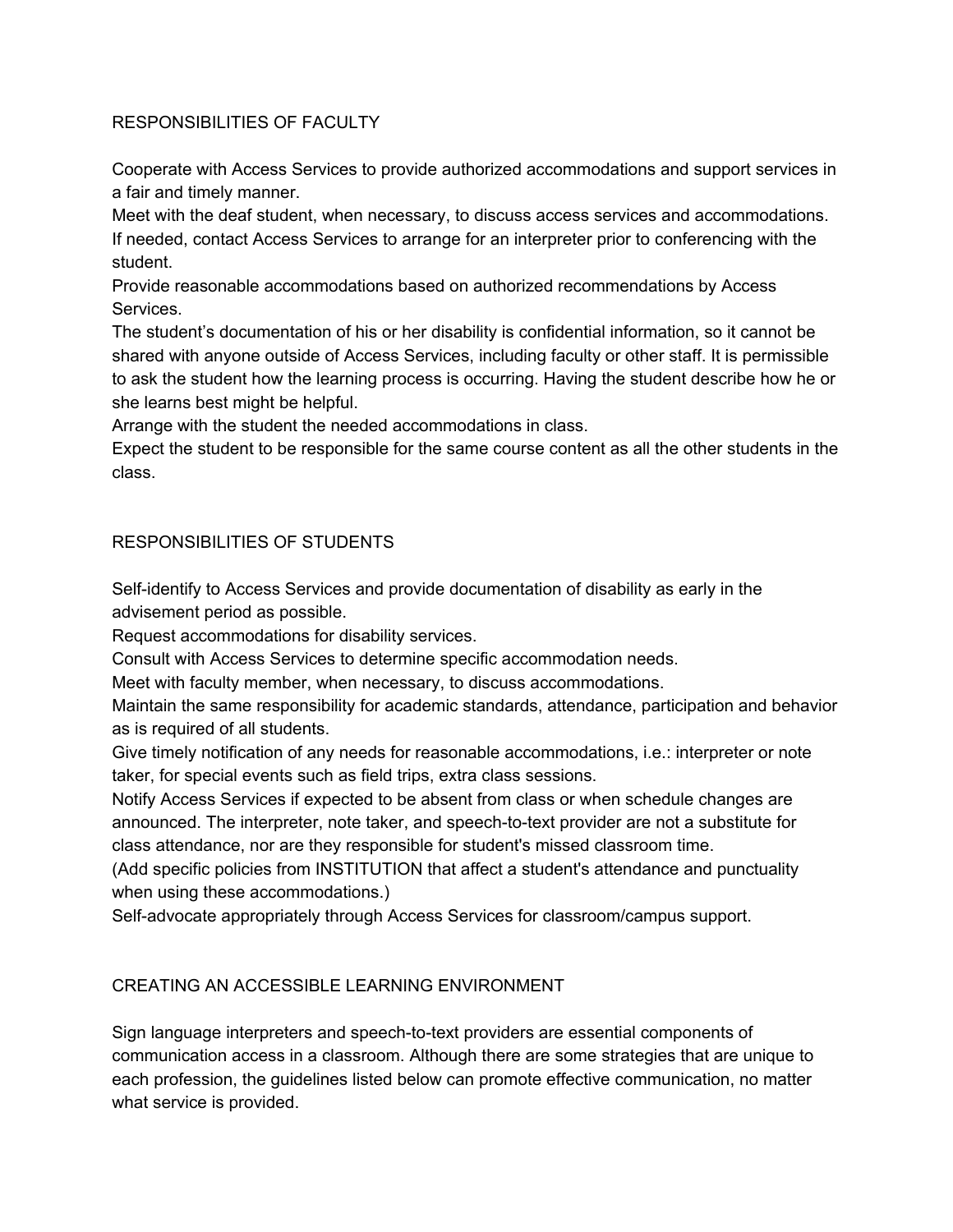Remember to communicate directly with the deaf student.

When using a demonstration and visual aids, hearing students are not able to listen to the instructor and, at the same time, watch what is being explained. Brief but frequent pauses while using visual aids and demonstration are appreciated by the service provider and the deaf student. Doing this will allow the student time to see what is being said and then watch the demonstration. Most likely students in the classroom who are trying to take notes also will appreciate these pauses.

It always helps to write general class announcements on the board to make sure all involved are aware of the change.

Writing new vocabulary words on the board or overhead, or sharing notes with the interpreter prior to the class is helpful.

Question and answer periods may create challenges for effective communication. Allowing one person to talk at a time enables the service provider to identify who is talking.

It is useful for the service provider and the instructor to become acquainted at the beginning of a course. At that time, questions involving these guidelines and other points may be discussed. Remember, service providers are ethically bound to convey everything you and the other students say. The deaf student has the right to hear everything, just as hearing students do. The service provider is there to facilitate communication, not evaluate the teacher or the student.

Disagreements with service providers, if they occur, should be discussed in private away from the student and if not resolved, brought to the attention of Access Services.

#### Working with an Interpreter

An interpreter's role is to provide communication access between a deaf student and hearing persons who do not use sign language. The interpreter signs what is being spoken, and voices what is being signed. As an instructor working with deaf students, you may have the new experience of teaching with an interpreter at your side. In the beginning, this new experience may seem a bit strange, but adjustment to the situation will be easier if you bear in mind the following guidelines:

Generally, the interpreter will stand beside you or sit at the front of the classroom. This enables the student to maintain eye contact with both you and the interpreter. This is important for good student/instructor rapport.

Wherever the interpreter stands or sits, there must be good lighting.

The interpreter will sometimes need to adjust to your pace, and sometimes it will be necessary for you to adjust to the pace of the interpreter. This is to ensure that the student receives your message in full. The interpreter will let you know if you need to modify your pace.

For classes with small groups of students, arranging the chairs in a semi-circle allows students to see each other, which may have a positive impact on student involvement in class discussions.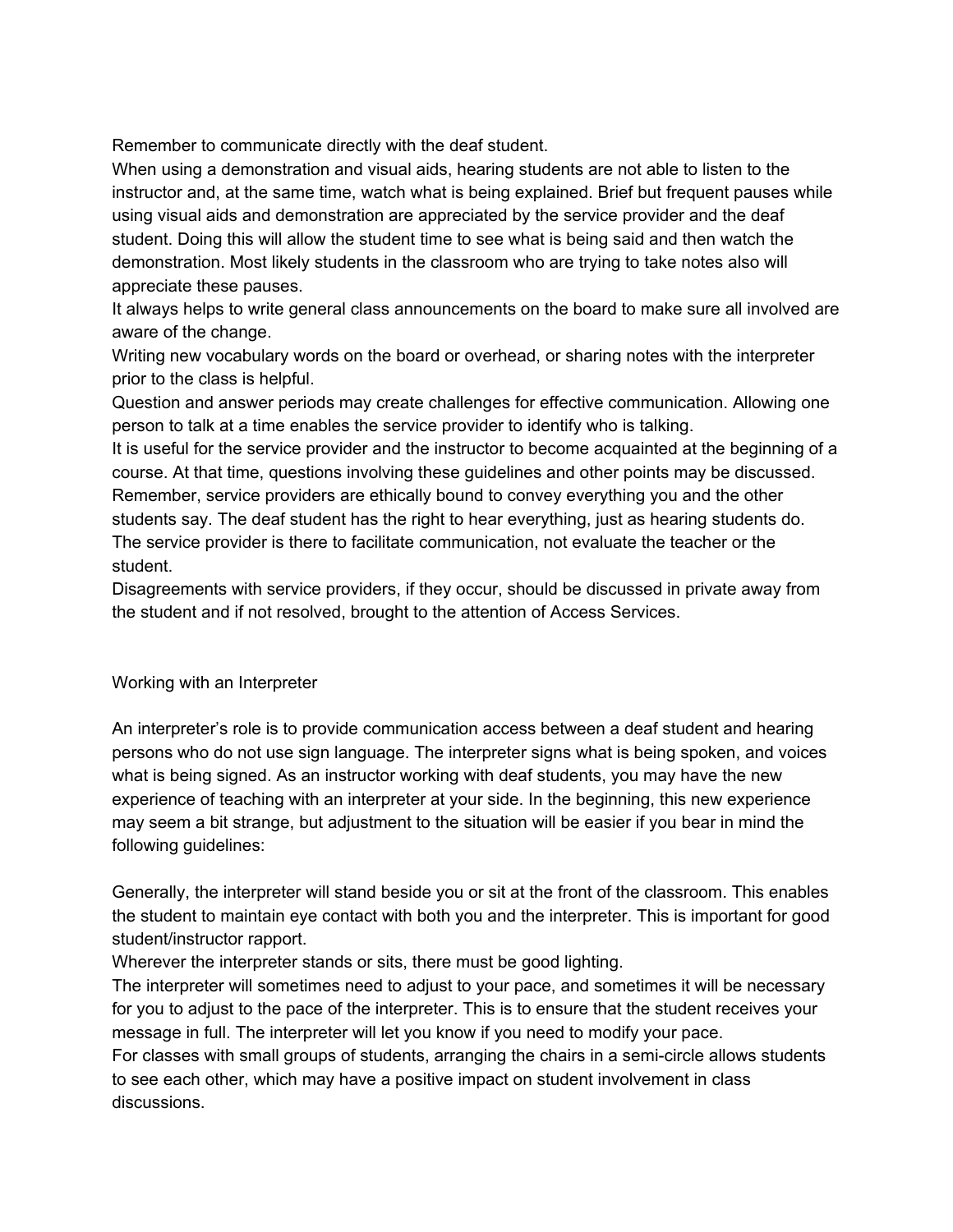Please inform the interpreter when an off-campus activity such as a field trip or a class meeting will occur so that s/he can make sure that OFFICE is aware of the plan. Students are responsible for requesting a service provider (interpreter or speech-to-text provider), if needed. However, often times, students are not aware of specifics/details related to trips and/or changes in the regular class meetings which will require information from the instructor.

When using a projector, videos, slides, or films, it is sometimes necessary to reduce or turn off classroom lights. Please advise the interpreter beforehand so s/he can bring a small lamp for better illumination and visibility.

Sign language does not contain signs for every word in the English language, especially specialized jargon. Usually the interpreter will have to fingerspell such words using the manual alphabet.

Because they need to focus on the interpreter, deaf students may have difficulty taking their own notes in class. Another student in the class may volunteer or be hired as a note taker for the deaf student. It also might be helpful to share a copy of your notes or lecture outline with the student.

The interpreter will interpret faithfully, conveying the content and spirit of the teacher. He or she will not counsel, advise, or interject personal opinions. Interpreters follow a "Code of Professional Conduct" which involves a strict confidentiality policy.

The interpreter works with the instructor, but it is not his/her responsibility to teach, take roll, discipline, keep records, or see that the student is in class or lab.

It is the student's responsibility to pay attention to the teacher and the interpreter.

Working with a Speech-to-Text Provider

A speech-to-text provider's role is to provide communication access between a deaf student and hearing persons via the typed word using a computerized abbreviation system.

Speech-to-text providers cannot honor requests to refrain from captioning/transcribing parts of lectures, conversations, or instructions.

The speech-to-text provider occupies the space of one (1) person and may need access to an electrical outlet. In some classes, there may be two (2) speech-to-text providers assigned due to the duration of the class or the difficulty of the lecture.

The speech-to-text provider is not a student of the class and should not participate in the class activities or discussions.

The speech-to-text provider does not tutor the student and is not permitted to discuss anything about the student with the instructor or other students in the class.

If the student fails to show up for class 10 minutes after the class has begun, the speech-to-text provider will discretely leave the classroom.

The speech-to-text provider should be provided with a copy of the course syllabus and any course handouts throughout the semester. This will enable them to be familiar with vocabulary related to the course.

Speech-to-text providers are generally quiet and cause little distraction. However, any distractions caused by the novelty of having a service provider in the class will quickly wear off.